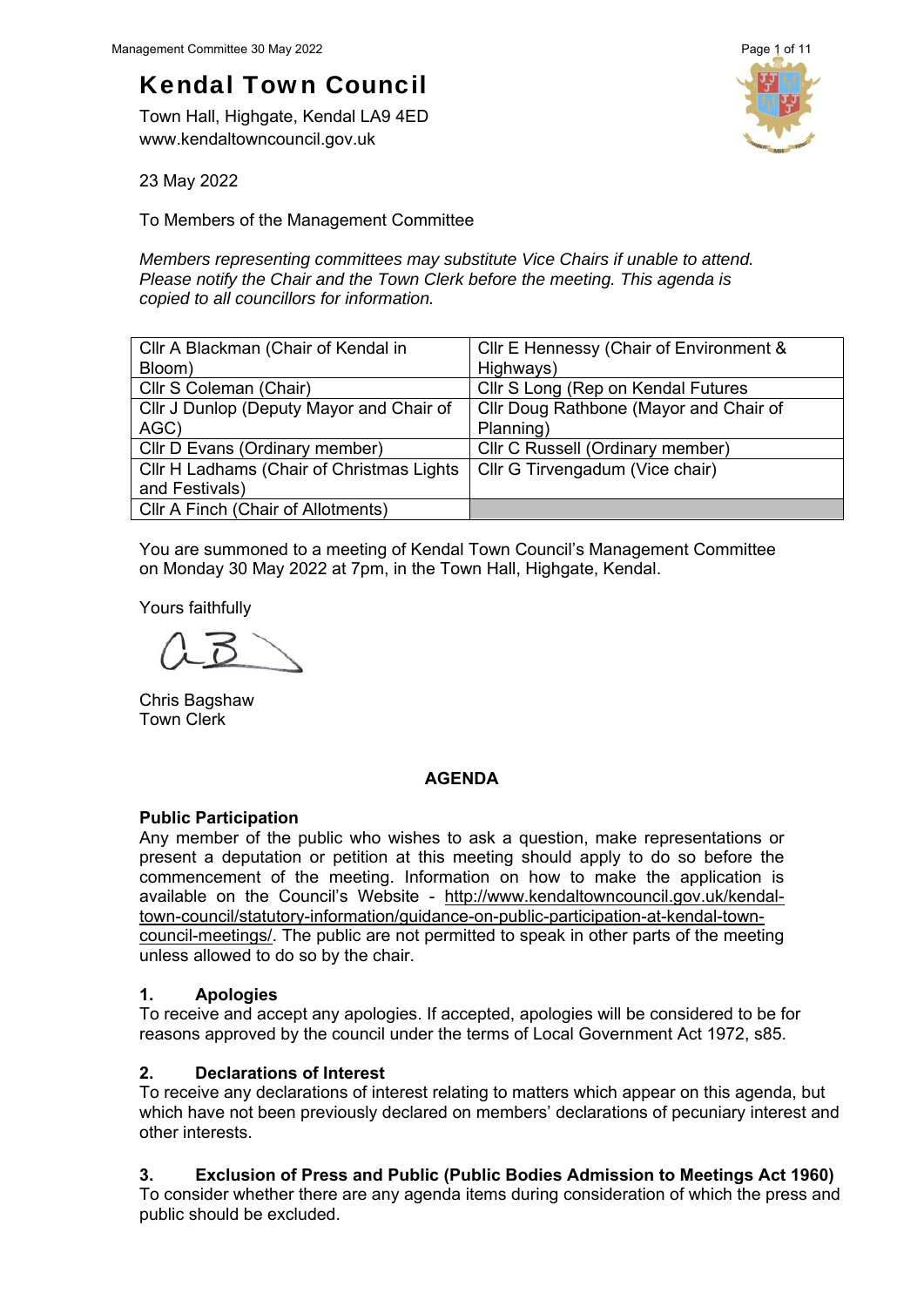To receive the minutes of the meeting on 7 February 2022, and affirm them as a true record.

# **5. Office Accommodation**

To receive an update on the refurbishment of Kendal Town Hall and South Lakeland House. The Clerk will make a verbal report on the most up-to-date position, following correspondence with relevant officers at South Lakeland District Council.

# **6. Report on the Work Programme**

To consider the progress made across the various actions the Council is involved in *(see attached).* 

# **7. Budget 2022-23**

To review the expenditure against budget in the current year *(see attached).* 

# **8. Forward Planning**

To review the Council's arrangements for Forward Planning for the next Municipal Cycle and to make any necessary decisions or recommendations (*see attached*).

# **9. Full Council Presentations**

To review the proposed presentations to the Full Council and make any necessary changes or recommendations.

# **10. Items for the next Newsletter**

To consider items for the next edition of the Council's newsletter.

# **Part Two**

It is likely that the following two items proceed following a resolution to exclude the press and the public, due to the content being of a confidential nature, disclosure of which would be prejudicial to the public interest, or another special reason stated in the resolution.

# **11. Employment and Staffing Matters**

To receive a report from the Clerk on Staffing matters requiring the Committee's consideration (*see attached*).

# **12. Property Matters**

To receive a report on property issues affecting the council and to make any necessary recommendations.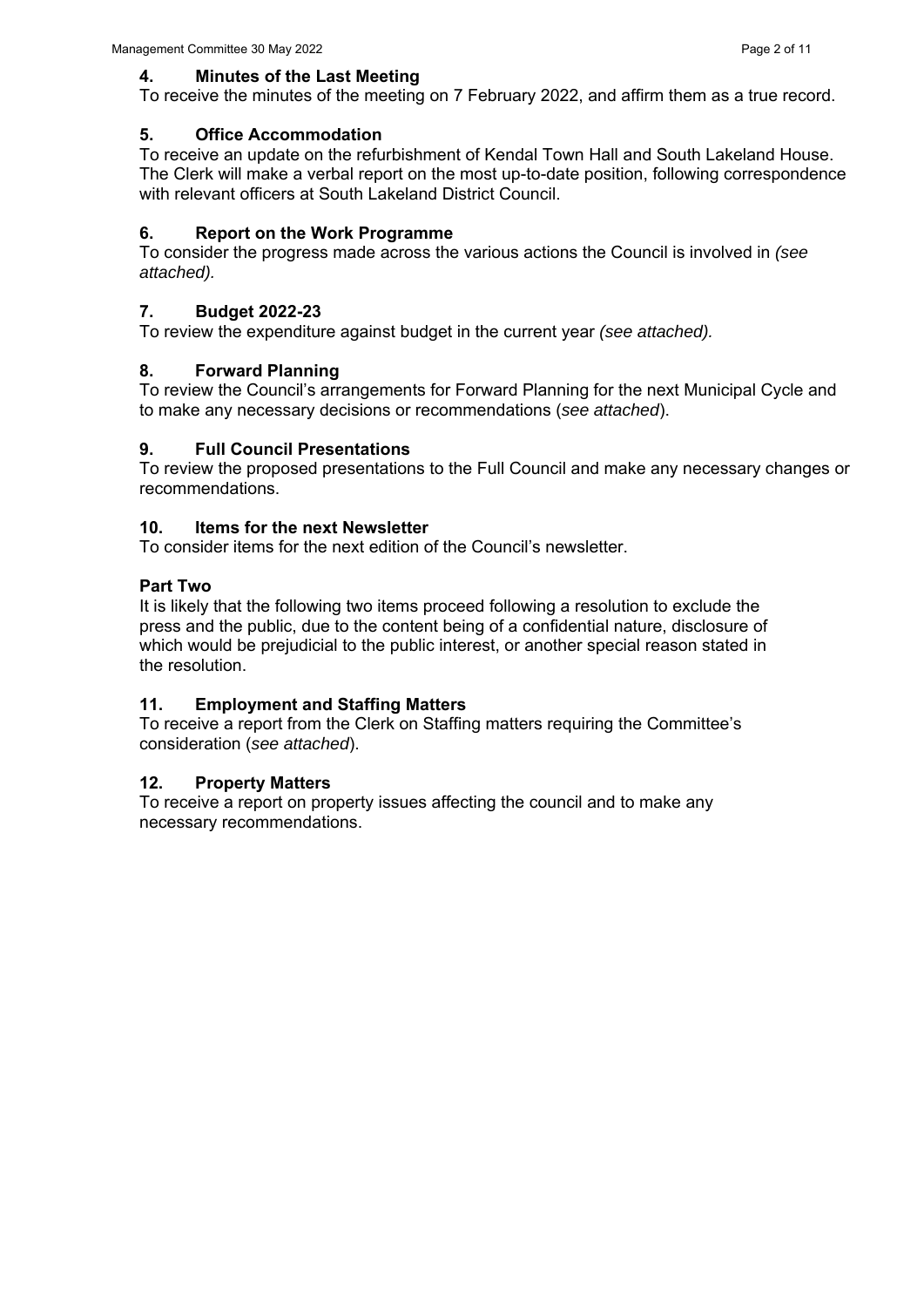# Kendal Town Council

Town Hall, Highgate, Kendal LA9 4ED www.kendaltowncouncil.gov.uk



# **Minutes of the meeting of the Management Committee held on Monday, 7 February 2022 at 7.30pm at the Town Hall, Highgate, Kendal.**

| Cllr A Blackman          | Present                     | Cllr G Archibald       | Present   |
|--------------------------|-----------------------------|------------------------|-----------|
|                          | Deputising for Cllr A Finch |                        |           |
| Cllr S Coleman (Chair)   | Present                     | Cllr S Long            | Present   |
| Cllr G Cook (Vice Chair) | Present                     | <b>Cllr E Hennessy</b> | Present   |
| Cllr J Dunlop            | Present                     | Cllr D Rathbone        | Present   |
| Cllr S Evans             | Present                     | Cllr G Tirvengadum     | Present   |
| Cllr H Ladhams           | Apologies*                  | Cllr A Finch           | Apologies |

\* Whilst submitting her apologies in accordance with the requirements of the Local Government Act, 1972, Cllr Ladhams attended the meeting via a Zoom link

**In attendance:** Chris Bagshaw (Town Clerk) and Helen Moriarty (Project Manager)

## **M63/21/22 Apologies**

Apologies were submitted and accepted from Cllrs Finch and Ladhams

## **M64/21/22 Declarations of Interest**

Cllr Tirvengadum drew the Committee's attention to his previously declared role in SLEDP (item 9).

## **M65/21/22 Exclusion of Press and Public (Public Bodies Admission to Meetings Act 1960)**

The Committee considered whether to exclude the press and the public from any items related to a commercially confidential matter.

**Resolved:** To exclude the press and the public from items 14 and 15 for reasons of personal and commercial confidentiality.

## **M65/21/22 Minutes of the Previous Meeting**

The Council received the minutes of the meeting held on 6 December 2021.

**Resolved:** To accept them as a true record.

# **M66/21/22 Town Hall Refurbishment**

The Clerk provided an update on the refurbishment of Kendal Town Hall and shared pictures of progress. Considering the amount of work to be completed and in order to schedule a planned office move it was agreed to ask SLDC for a later completion date.

The Clerk confirmed desk configurations and supervision will be easier from a single site and that reorganisation of the store room was underway ahead of the move.

Councillors asked a range of questions. The Clerk confirmed the space appeared to be big enough assuming external storage is allocated. The additional break out spaces were also noted as being positive.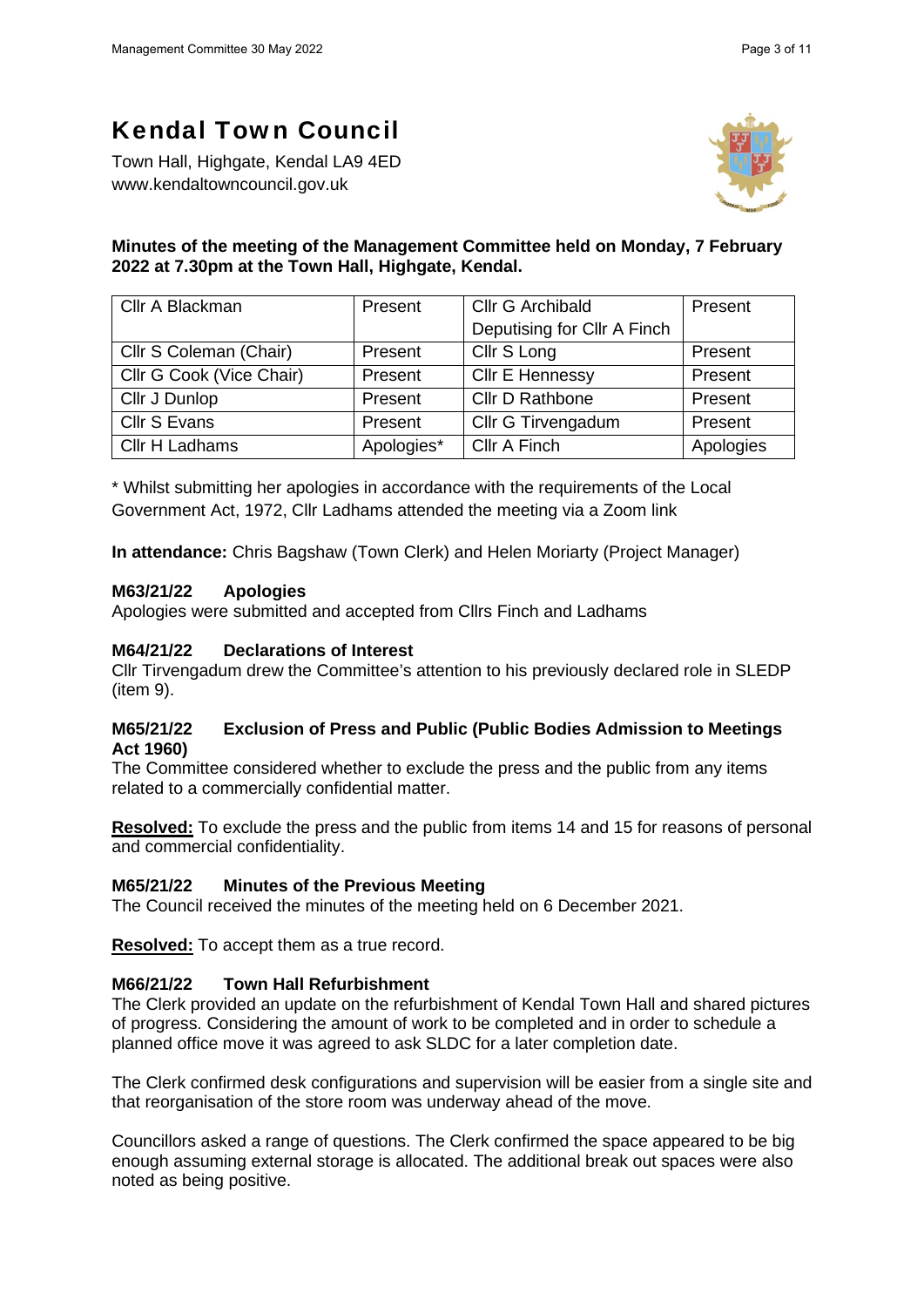**Resolved**: To note the report and to confirm an appropriate later office move date with SLDC, to allow time for KTC to prepare for the move.

#### **M67/21/22 Report on the Work Programme**

The Committee considered the report on the current work programme identifying a number of key areas from each committee.

#### **Management Committee**

A refreshed website has been shared with Councillors to review. A new finance system has been ordered and the possibility of integrating allotment data is under review. The Standing Orders are being redrafted which will have consequences to how the Council directs its committee business. A recommendation will follow from the Audit, Grants and Charities Committee to a full council in April to allow approval of Standing Orders and other new constitutional arrangements.

## **Audit Grants and Charities Committee**

The Clerk reported that the grants programme paperwork is in development and the Flood Community Emergency Planning group is now independent of the Town Council to improve governance.

#### **E&H Committee**

The update report outlining E&H projects was shared and the Clerk and Project Manager answered Councillor questions to confirm that the Gooseholme Anti-Social Behaviour Group has been working in conjunction with the EA and Kendal Futures regarding proposed interventions. Councillors confirmed that both Anti-Social behaviour and biodiversity issues at Gooseholme need to be addressed and it was noted that Natural Kendal are researching ways to achieve greater biodiversity. Kendal in Bloom have also been approached by Terry Parr, a co-opted member, to improve planting at Gooseholme. Terry Parr is also part of Natural Kendal.

The solar audit working group meeting was noted and date confirmation will be sent.

Councillors noted the Kirkbarrow Network Improvement project and supported the adoption of land to Vicarage Drive to aid improvements.

#### **Mayoralty and Arts**

An audit of damaged regalia is underway and a review of the high value items listed in the catalogue. The alarm system is also under review and the Margret Duff photo collection. Twinning arrangements will be reviewed at the next meeting.

The Clerk confirmed a Town Assembly will take place.

#### **Christmas Lights**

The update was noted with no further questions

#### **Allotments**

The update was noted with no further questions.

## **Kendal in Bloom**

The update was noted and it was added that the despite being a seasonal committee, a proposal will follow to Full Council to delegate the task of watering the hanging baskets to Continental via a £3,000 contract. The extra resource will enable Pierre to be redirected to other essential tasks in the town and when the Council Van needs to be replaced it won't need to include a water tank.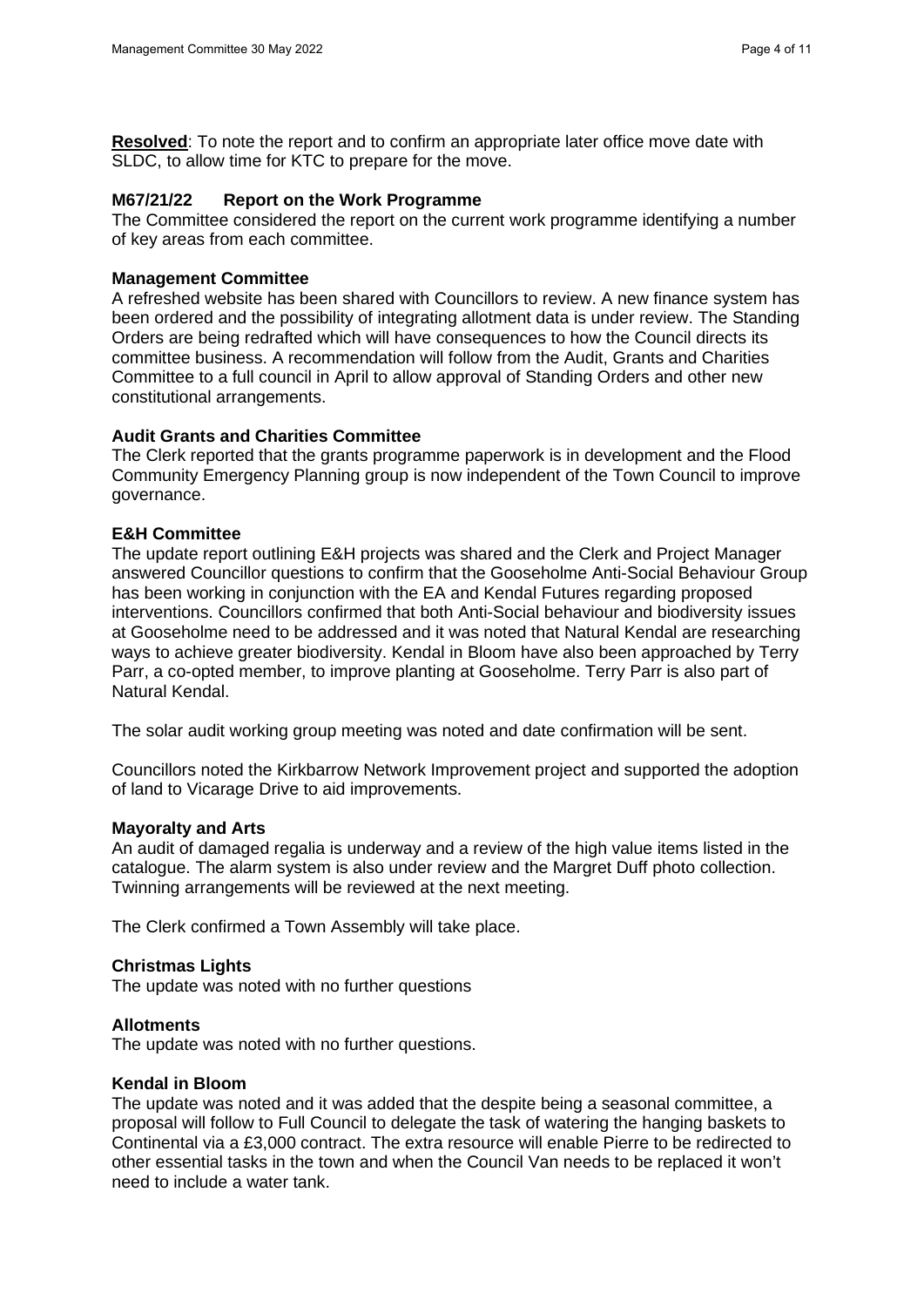## **Planning**

It was reported that the Committee's lobbying efforts are close to securing glass panels for the flood defence walls.

A discussion followed regarding double glazing within conservation areas. It was noted that the planning legislation has not advanced as quickly as the design of double glazing which is now available in a heritage sash style. Meetings have taken place to try and change the planning process to enable people to do the right thing easily. A discussion regarding an alternative approach followed. Suggestions included creating a pro forma from SLDC to support applicants with support from the Portfolio holder. It was noted that legislation regarding electric car charge points also needs to be adapted.

**Resolved:** To continue cross sector partnership working to help improve Gooseholme.

**Resolved:** To confirm Solar working group date

**Resolved:** To check with Cumbria Archives re Margret Duff collection.

**Resolved:** To engage solicitors regarding the transfer of land from Fleetwood Ltd to Kendal Town Council.

**Resolved:** To engage SLDC's portfolio holder regarding improved planning processes for double glazing in conservation areas.

## **M68/21/22 Budget 2021-22**

The Clerk tabled an updated report.

**Resolved:** To note the report.

## **M69/21/22 Visit Kendal**

The Committee considered a report on the Visit Kendal programme.

**Resolved:** To note the report and share Visit Kendal statistics to demonstrate growth.

# **M70/21/22 Supporting South Lakeland Equality and Diversity Partnership**

Councillor Tirvengadum declared an interest as the Chair of the partnership.

The report was noted and the Clerk added that the Council is supportive of the partnership but highlighted that the grant application system does not benefit the partnership. The report requested an improved policy approach.

Councillors asked about other sources of funding and it was confirmed that in kind funding is received. The Clerk confirmed an allocation would sit within the budget which the Partnership would invoice the Council against directly. Management was also raised and it was confirmed that as part of the budget process it would be reviewed regularly.

**Resolved:** To accept the proposal and action accordingly.

## **M71/21/22 Mayor Making**

The report highlighted the difficulty of the current Mayor Making date regardless of election cycles. The report addressed the issue by allowing committee decisions to be made in advance of Mayor Making which in turn enables Mayor Making to become a celebration event. The Clerk confirmed in person attendance on 16 May was not a requirement to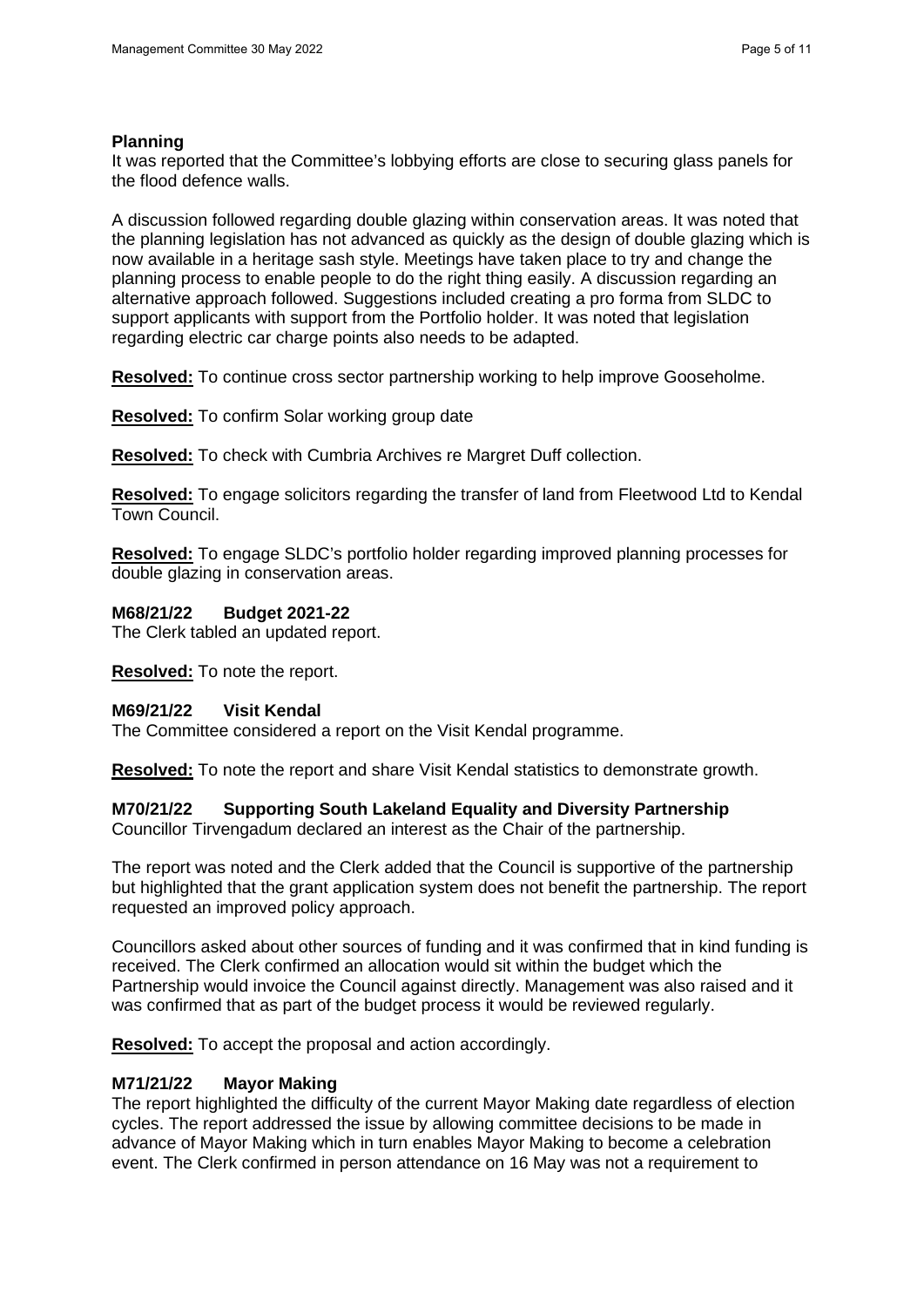ensure membership of a Committee, though it would be the first meeting of the new Council, and new members would be summoned appropriately.

**Resolved:** To accept the proposal and action accordingly.

## **M72/21/22 Queens Jubilee**

Councillors considered a report regarding the Queen's Jubilee, a discussion followed regarding event ideas and options. It was agreed that Kendal should celebrate via a highlevel event and the Town Council should lead such activity with support. Ideas included replicating the Mayor's Coffee Morning, Lakes Alive Jacobs Join event and a procession to the Beacon, supported street parties and/or a party in the park.

**Resolved:** To allocate £5,000 from reserves to support event organisation.

**Resolved:** All Councillors to be encourage to submit ideas.

**Resolved:** The Christmas Lights and Festival Committees to receive ideas and co-ordinate activity.

## **M73/21/22 Newsletter**

The Clerk confirmed date changes should not affect the pre-election period (formerly known as 'Purdah') given the community nature of Newsletter items.

**Resolved:** To adopt the report and action accordingly.

## **M74/21/22 Newsletter Items**

Councillors requested the Jubilee, Bloom initiatives, Grant application opportunities and updates on EA progress such as the glass panels and green spaces improvements.

## **Part Two**

The next items were considered following a resolution to exclude the Press and Public, due to the confidential or commercial sensitivity.

## **M75/21/22 Staffing**

A fuller minute of this item is kept on file.

**Resolved:** Councillors to conduct exit interviews leaving staff as appropriate.

**Resolved:** The Clerk to report on the appraisal schedule.

# **M76/21/22 Property Matters - land by the River Kent**

A fuller minute of this item is kept on file.

The meeting closed at 9.14pm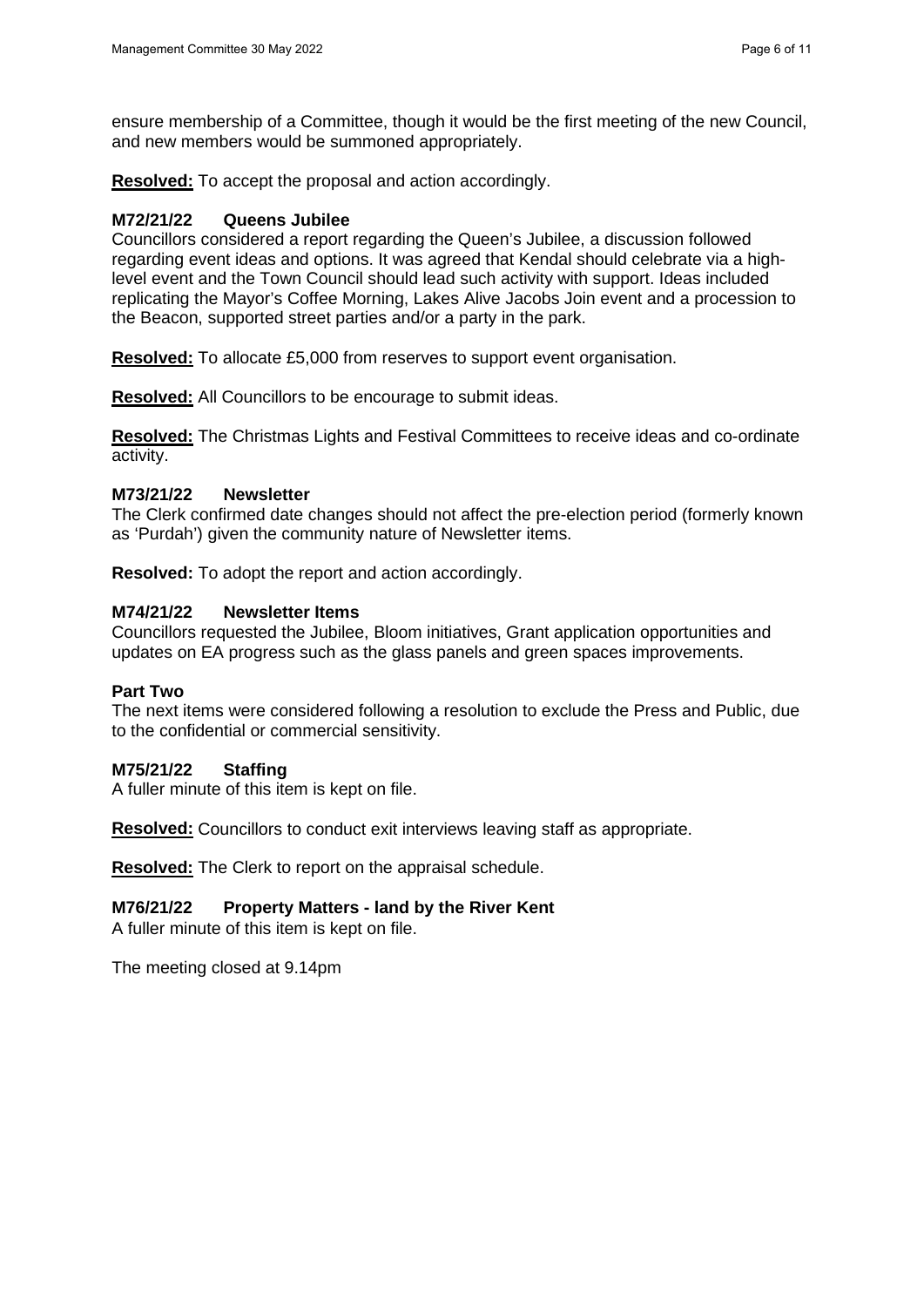# **Agenda Item 7**

# **Work Programme – May 2022**

| <b>Committee</b>                  | <b>Project title</b> | <b>Progress</b>                                 | <b>Partners</b> | <b>Red Amber</b><br>Green | <b>Notes</b>                                                                                                                                                                 |
|-----------------------------------|----------------------|-------------------------------------------------|-----------------|---------------------------|------------------------------------------------------------------------------------------------------------------------------------------------------------------------------|
| <b>Management</b><br><b>Clerk</b> | Staffing             | Review of Staffing structure and<br>recruitment |                 |                           | Recent appraisals,<br>role changes and<br>recruitment still<br>being worked<br>through                                                                                       |
|                                   |                      | Appraisal Plan                                  |                 |                           |                                                                                                                                                                              |
|                                   |                      | Team meetings                                   |                 |                           |                                                                                                                                                                              |
|                                   |                      | Covid Plan                                      |                 |                           |                                                                                                                                                                              |
|                                   |                      | Staff handbook update                           |                 |                           | Just started                                                                                                                                                                 |
|                                   | IT                   | All staff adequately equipped                   |                 |                           | New laptops<br>ordered to replace<br>staff using own<br>machines.<br>Software updates<br>may require new<br>licensing.<br>Telephony will<br>require overhaul,<br>post Covid. |
|                                   | Property             | Acquisitions of strategic land                  |                 |                           | Legal process<br>seems to require<br>persistent<br>encouragement                                                                                                             |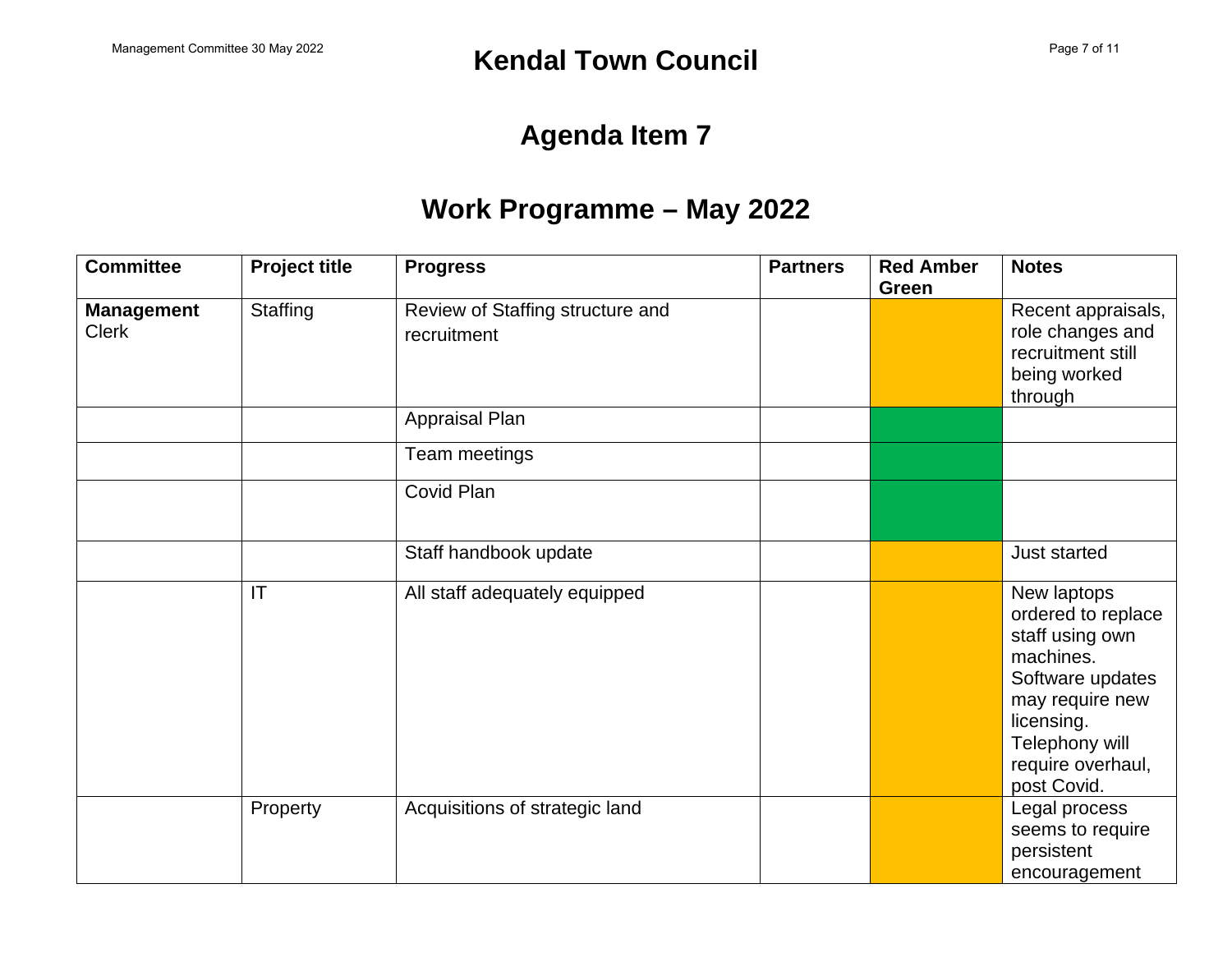| Management Committee 30 May 2022                           |                                     | Office accommodation - return to Town    |  | Now more of than                                                                           |
|------------------------------------------------------------|-------------------------------------|------------------------------------------|--|--------------------------------------------------------------------------------------------|
|                                                            |                                     | Hall                                     |  | 12mths overdue.                                                                            |
| <b>Audit, Grants</b><br>and Charities                      |                                     | <b>New Standing Orders</b>               |  | Introduced May<br>2022                                                                     |
|                                                            |                                     | <b>New Financial Regulations</b>         |  | Being drafted                                                                              |
|                                                            |                                     | New Finance System                       |  | Introduced<br>May/June 2022.<br>Will take some<br>time to bed in.                          |
| E&H<br><b>Project Manager</b>                              | Climate Jury<br>Recommendatio<br>ns | Town wide Solar Audit                    |  |                                                                                            |
|                                                            |                                     | Zero Carbon Kendal Inspiration Website - |  |                                                                                            |
|                                                            |                                     | <b>Inspiration Hub</b>                   |  | Location plan<br>proving difficult                                                         |
|                                                            |                                     | <b>Recommendations Panel</b>             |  | Ongoing debate<br>around direction. It<br>may be that a<br>different model is<br>required. |
|                                                            |                                     | Jury Supporter engagement                |  |                                                                                            |
|                                                            |                                     | <b>Festival Engagement</b>               |  |                                                                                            |
|                                                            |                                     | <b>Somervell Wildflower Garden</b>       |  |                                                                                            |
|                                                            |                                     | <b>Pump Track</b>                        |  |                                                                                            |
|                                                            |                                     | <b>Speed Indicator Devices</b>           |  | Liaison with police<br>and county council                                                  |
|                                                            |                                     | Kirkbarrow Path Improvement Project      |  | Land transfer slow                                                                         |
|                                                            |                                     | Visit Kendal leaflets and website        |  |                                                                                            |
| <b>Mayoralty &amp; Arts</b><br>Clerk, Mayor's<br>Attendant |                                     | Audit of Items                           |  |                                                                                            |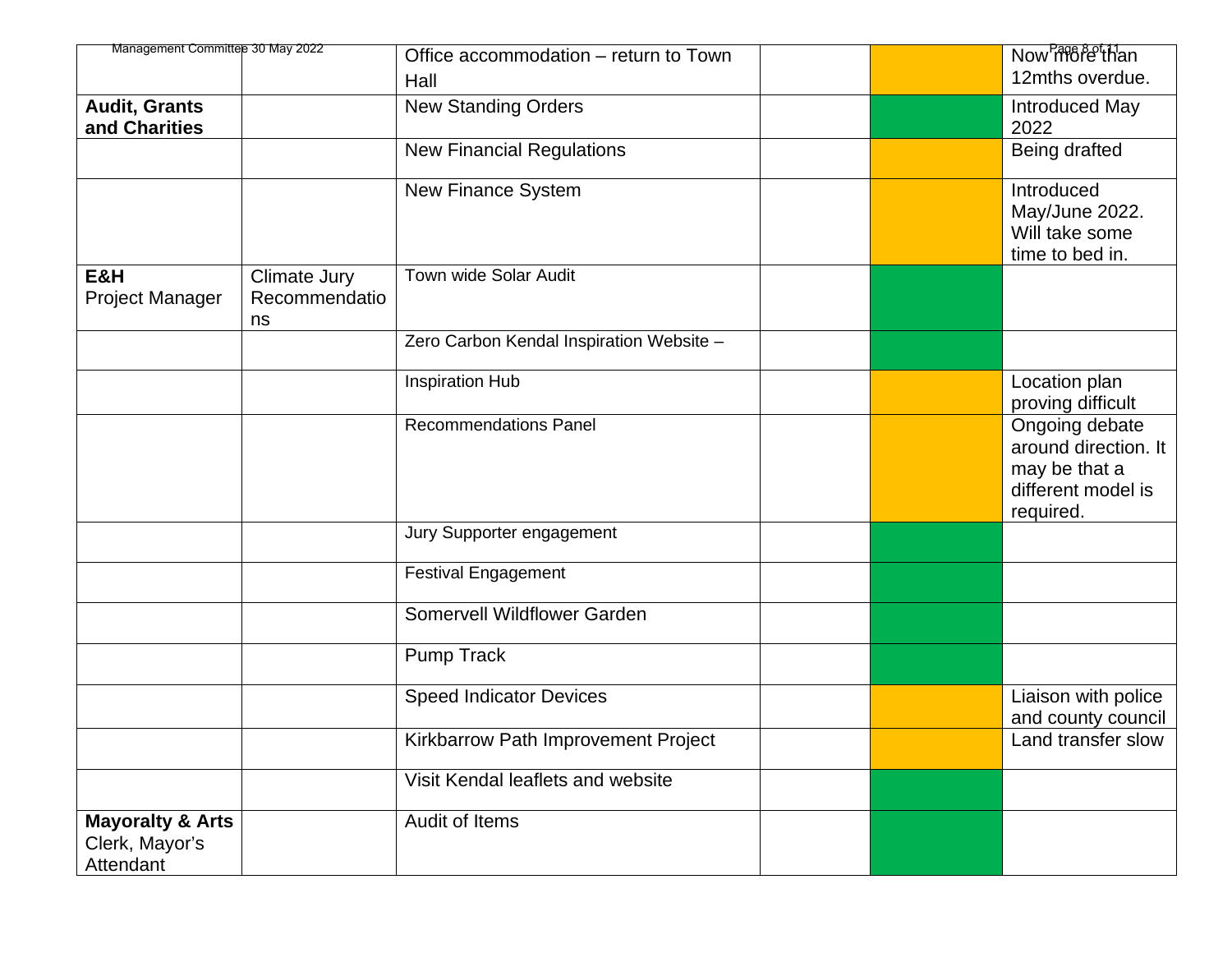| Management Committee 30 May 2022                        | Town Crier and Mace Bearer roles and |  | Agreement of      |
|---------------------------------------------------------|--------------------------------------|--|-------------------|
|                                                         | recruitment                          |  | roles in progress |
| <b>Christmas lights</b>                                 | Review of lighting                   |  |                   |
| & festivals                                             |                                      |  |                   |
| <b>Council Services</b>                                 |                                      |  |                   |
| Officer                                                 | Christmas film                       |  |                   |
|                                                         |                                      |  |                   |
|                                                         |                                      |  |                   |
|                                                         | Jubilee                              |  |                   |
|                                                         |                                      |  |                   |
| <b>Allotments</b><br><b>Council Services</b><br>Officer | Rabbits                              |  |                   |
|                                                         | <b>Canal Head Extension</b>          |  |                   |
|                                                         | <b>Pest Control</b>                  |  |                   |
| <b>KiB</b><br><b>Council Services</b><br>Officer        | Planting                             |  |                   |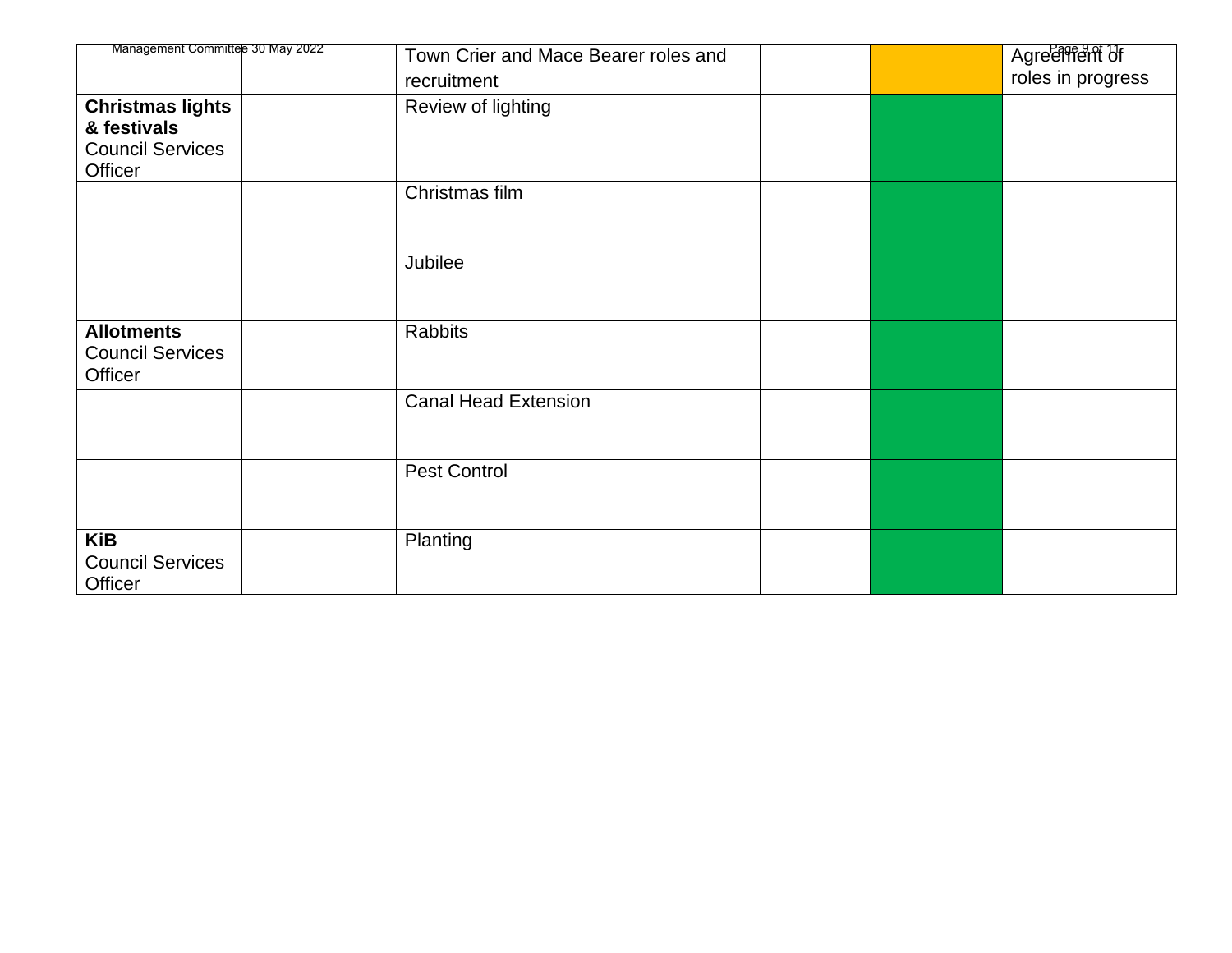**Income/Exp** 

|                        |                                                         |                             | Proposed |             |          |
|------------------------|---------------------------------------------------------|-----------------------------|----------|-------------|----------|
|                        |                                                         |                             | 22/23    | Exp to Date | Forecast |
| <b>Staffing Budget</b> |                                                         |                             | £242,000 |             | 244,140  |
|                        | Staff Gross Pay                                         |                             |          | £10,392     |          |
|                        | <b>Employers Superannuation</b>                         |                             |          | £3,542      |          |
|                        | HMRC Tax and NI                                         |                             |          | £3,084      |          |
|                        | Travel                                                  |                             |          | £2          | £100     |
|                        | Staff Expenses                                          |                             |          | £10         | £150     |
|                        | Staff Training/Course                                   |                             | £3,000   |             | £3,000   |
|                        |                                                         |                             |          |             |          |
|                        | <b>Total Budget</b>                                     |                             | £245,000 | £17,031     | £247,390 |
| <b>Premises Budget</b> |                                                         |                             | £18,000  |             | £18,000  |
|                        | Rent of Old Unison Room                                 |                             |          | £570        |          |
|                        | Jervice Undrye (Kent)/<br>Heating/Lighting/cleaning/Par |                             |          |             |          |
|                        | lour/Picture Store/Use of                               |                             |          |             |          |
|                        | Chamber                                                 |                             |          |             |          |
|                        | Use of Telephones                                       |                             |          |             |          |
|                        | Other: Garage Rent                                      |                             |          |             |          |
|                        | <b>Premises Other</b>                                   |                             |          |             |          |
|                        | Alarms - Service & Maint                                |                             |          |             |          |
|                        | Garage - Electricity                                    |                             |          |             |          |
|                        | Garage - Other                                          |                             |          | £79         |          |
|                        |                                                         |                             |          |             |          |
|                        | <b>Total Budget</b>                                     |                             | £18,000  | £649        | £18,000  |
| <b>IT Budget</b>       |                                                         |                             | £17,500  |             | £17,500  |
|                        | Software                                                | ITEK - Support              |          | £245        |          |
|                        |                                                         | <b>ITEK Annual Contract</b> |          |             |          |
|                        |                                                         | Cloud Hosting               |          |             |          |
|                        | Support                                                 | Sage                        |          | £55         |          |
|                        | Digital Meetings/Admin                                  | Zoom                        |          |             |          |
|                        |                                                         | Canva                       |          |             |          |
|                        | Other IT Costs                                          |                             |          |             |          |
|                        | Website                                                 | Designworks                 |          |             |          |
|                        |                                                         | DocuSign                    |          |             |          |
|                        | New IT System/Comp/Equip                                |                             |          |             |          |
|                        |                                                         |                             |          |             |          |
|                        | Sub Total                                               |                             | £17,500  | £300        | £17,500  |
|                        | Insurance & Finance Costs Budget                        |                             | £12,000  |             | £12,000  |
|                        | Public Liability                                        |                             |          |             |          |
|                        | HR                                                      |                             |          |             |          |
|                        | Finance Costs (Audit Fees)                              |                             |          |             |          |
|                        | Other - Bk and Voucher fees                             |                             |          | £50         |          |
|                        |                                                         |                             |          |             |          |
|                        | Payroll Services                                        |                             |          |             |          |
|                        |                                                         |                             |          |             |          |